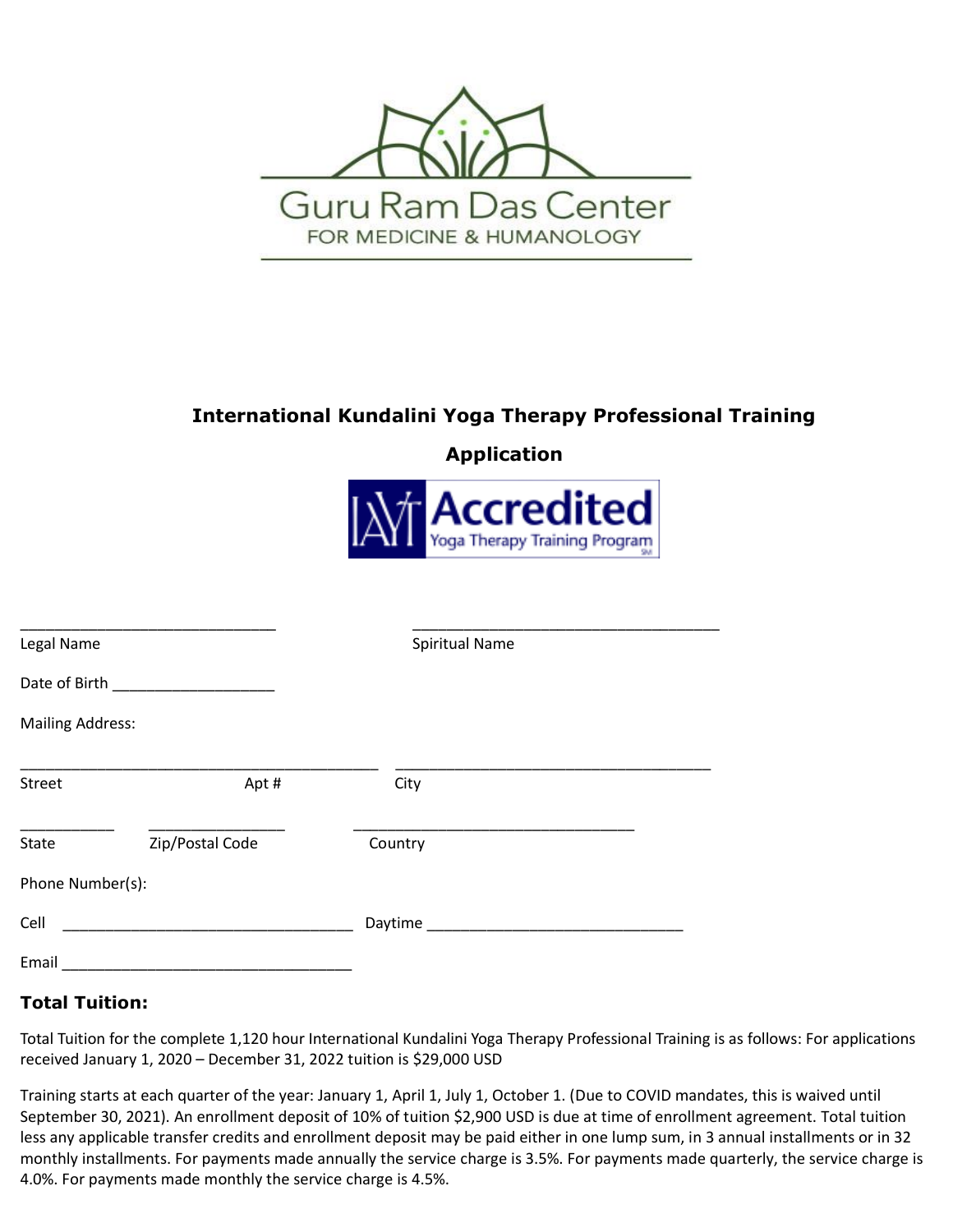## **Application Fee:**

A non-refundable Application Fee of \$108 is due at the time the application is submitted. Send to Guru Ram Das Center at PO Box 1926, Espanola, NM 87532 or via PayPal at [Healthnow@grdcenter.org.](mailto:Healthnow@grdcenter.org) This fee is applied to tuition if the candidate is accepted into the training.

#### **Application Due Dates:** Due to COVID mandates, this is waived until September 30, 2021

Program start dates are quarterly. The Application for Admission must be received at least 3 months prior to the next scheduled start date. Application/program start dates are as follows:

| Application due: 3/31 for 7/1 start date     | Application due: 6/30 for 10/1 start date   |
|----------------------------------------------|---------------------------------------------|
| Application due: $9/30$ for $1/1$ start date | Application due: $12/31$ for 4/1 start date |

Due to COVID mandates, this is waived until September 30, 2021

## **KRI Level I Training:**

Where did you complete your KRI Kundalini Yoga Teacher Training?

When did you complete this training? \_\_\_\_\_\_\_\_\_\_\_\_\_\_\_\_\_\_\_

Who was your lead teacher?

#### **Include A Copy of Your KRI Level 1 Training Certificate in Your Application Packet**

Applicants must be KRI Approved Kundalini Yoga Level I Instructors in good standing, have 200 hours of teaching experience, and have a demonstrated personal practice. Please use form on next page to show your teaching hours.

List any training you have attended that was sponsored by the Guru Ram Das Center for Medicine & Humanology from January 2010 to the present. Attendance for full duration of each In-Person and Online segment is required in order to receive transfer credit.

| Name of Course | Location | Date Completed | # of Hours | Amount Paid |
|----------------|----------|----------------|------------|-------------|
|                |          |                |            |             |
|                |          |                |            |             |
|                |          |                |            |             |
|                |          |                |            |             |
|                |          |                |            |             |
|                |          |                |            |             |

List any other course work that you have completed that you would like considered towards your transfer; for example- Anatomy and Physiology.

| Name of Course | Location | Date Completed | # of Hours |
|----------------|----------|----------------|------------|
|                |          |                |            |
|                |          |                |            |
|                |          |                |            |
|                |          |                |            |
|                |          |                |            |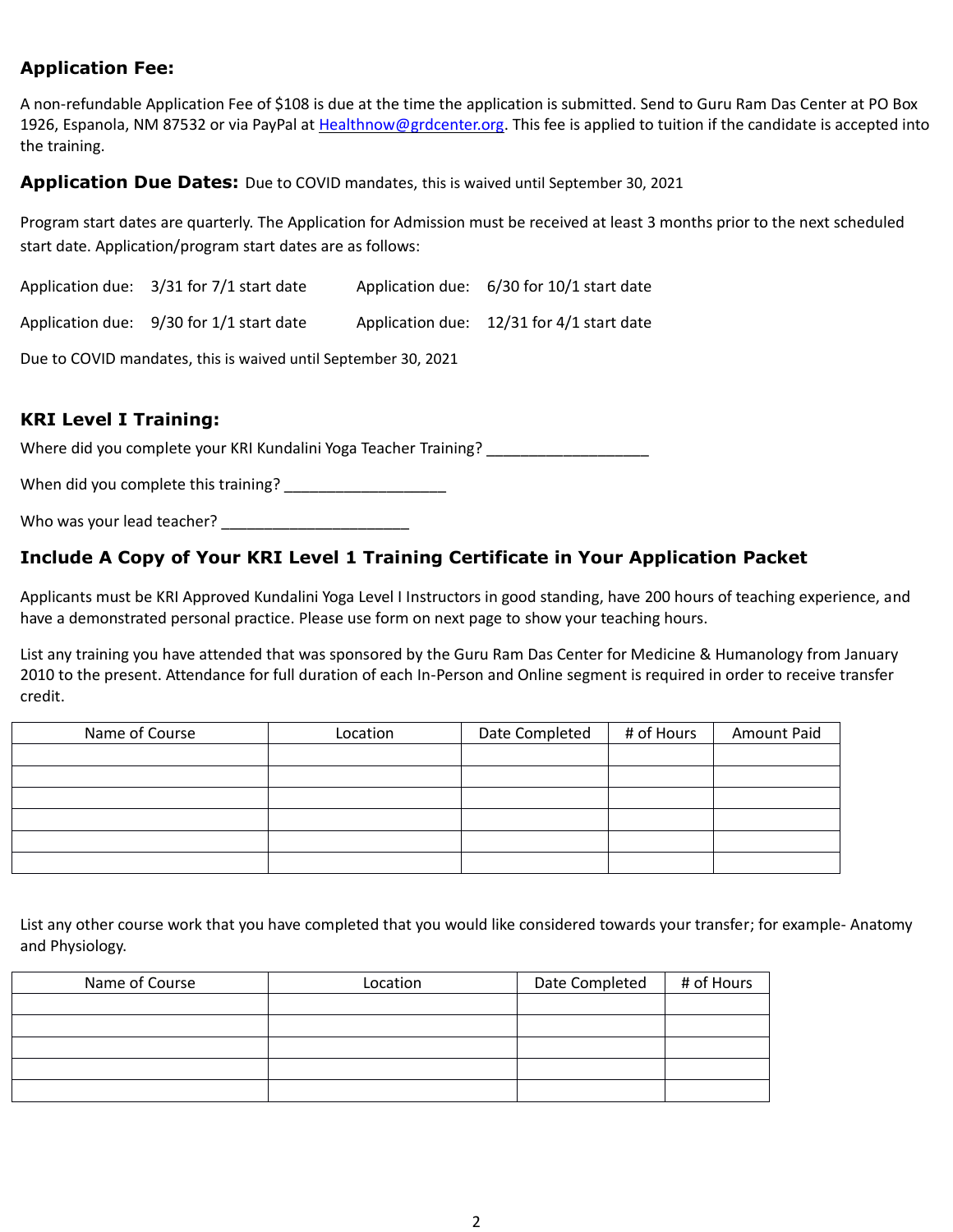# **Teaching Hours Tracking Form**

**KY Classes taught since Level One certification:** Please *summarize* and total each page at the bottom. You must have a total of 200 teaching hours.

| Course Title | Where Taught | Dates | Type* | # Students | Hours |
|--------------|--------------|-------|-------|------------|-------|
|              |              |       |       |            |       |
|              |              |       |       |            |       |
|              |              |       |       |            |       |
|              |              |       |       |            |       |
|              |              |       |       |            |       |
|              |              |       |       |            |       |
|              |              |       |       |            |       |
|              |              |       |       |            |       |
|              |              |       |       |            |       |
|              |              |       |       |            |       |
|              |              |       |       |            |       |
|              |              |       |       |            |       |
|              |              |       |       |            |       |
|              |              |       |       |            |       |
|              |              |       |       |            |       |
|              |              |       |       |            |       |
|              |              |       |       |            |       |
|              |              |       |       |            |       |
|              |              |       |       |            |       |
| <b>TOTAL</b> |              |       |       |            |       |

 $*$  C = class which is from 1 – 1.5 hours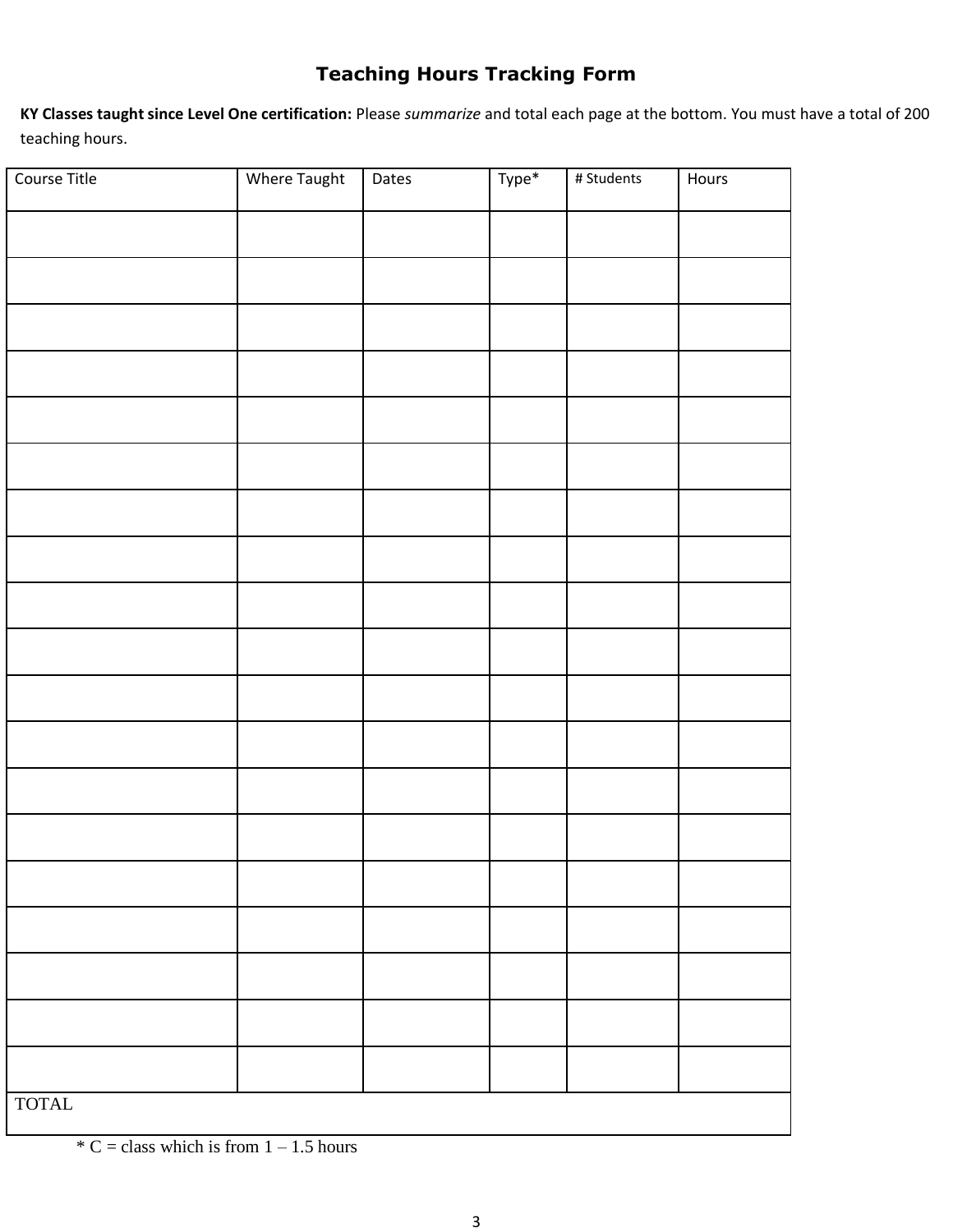## **Personal Narrative:**

Please answer the following questions:

- 1) Why are you interested in becoming a yoga therapist? How has your life experience brought you to this point?
- 2) What are your expectations for this Professional Training? What do you want to come away with? Describe your plans for using what learn over the 3 years.
- 3) Are you or have you been active in health care? In what capacity? If you are a licensed health professional which license (s) do you hold?
- 4) What strengths do you bring to teaching Kundalini Yoga to people with health conditions?
- 5) What areas have you identified where you need to grow?
- 6) What is your current personal sadhana?
- 7) Have you or anyone in your family experienced a chronic or life threatening illness? If so, please describe how this affects you.
- 8) What are your thoughts and beliefs about how a person becomes ill? About how a person gets well or recovers from illness?
- 9) What is Yoga Therapy in your view? How does it help someone become well again?
- 10) What support do you have as you start the training?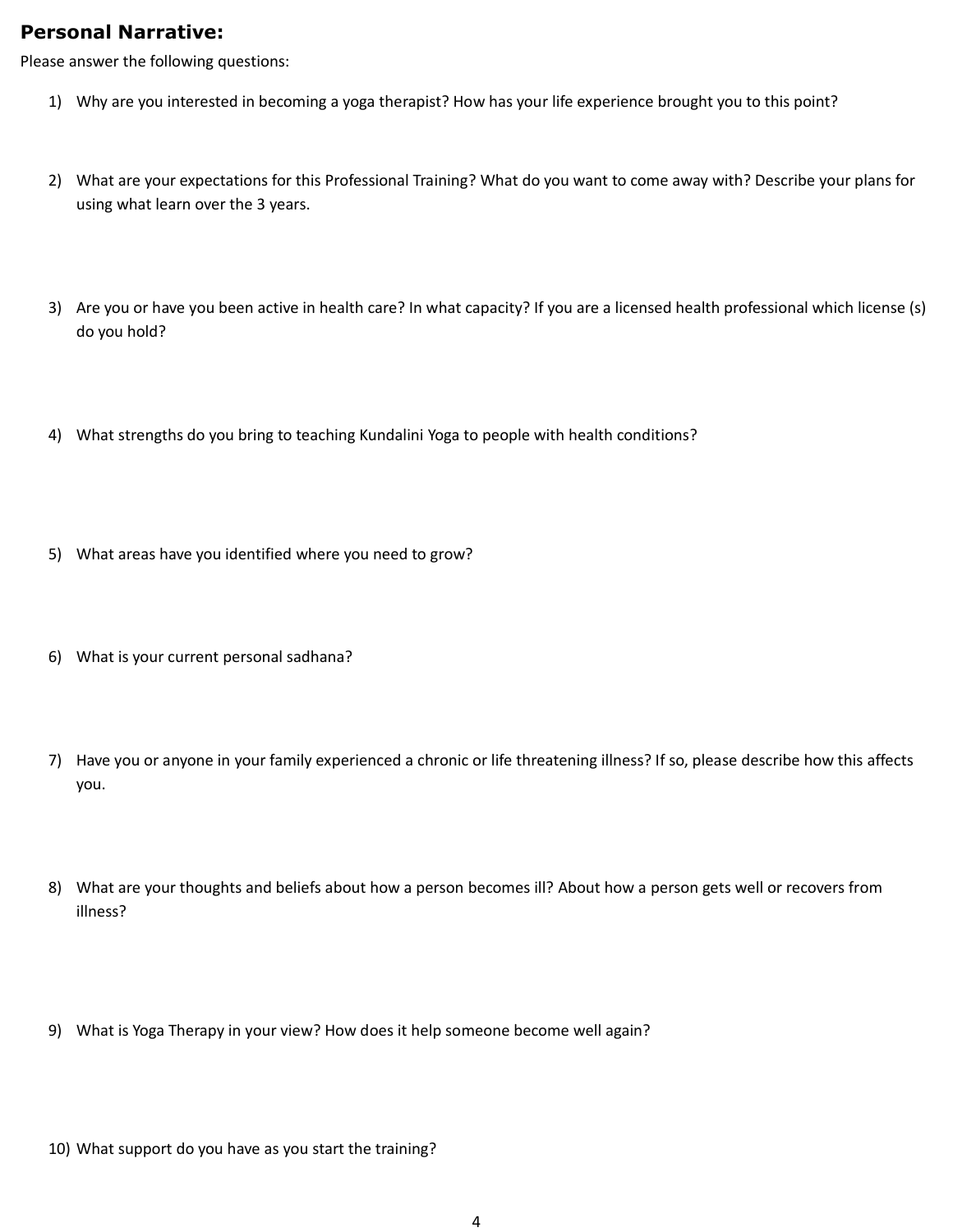- 11) What support do you need to develop for yourself or to ask for from others? What is most important to insure your success?
- 12) Are you currently teaching Kundalini Yoga, or have you taught in the past? Please describe your student population and where you teach (kind of facility).
- 13) Please list any seva (volunteer) projects that you have completed or regularly participate in and give a brief description of each.
- 14) What else is important for us to know about you?

# **Additional Application Materials to Be Submitted: Current Photo**

#### **Videotaped Teaching:**

Each applicant is required to submit a recent video of them teaching a Kundalini Yoga Class and instructing a group meditation and getting in and out of relaxation. Please use Dropbox, YouTube, WeTransfer or Google Drive for your video submission.

**Note: If you include faces of participants, releases will need to be obtained from all student participants.**

#### **Letters of Recommendation:**

The applicant is required to have five different letters of recommendation with at least one from each of the following categories: a health professional, a member of his/her yoga community, a mentor, another Kundalini Yoga teacher. It is suggested that you select people who have known you for different lengths of time, for example: some who have known you a year or more, another who has known you 5-7 years.

**Note: Please use the LETTER OF RECOMMENDATION FORM on the following page.**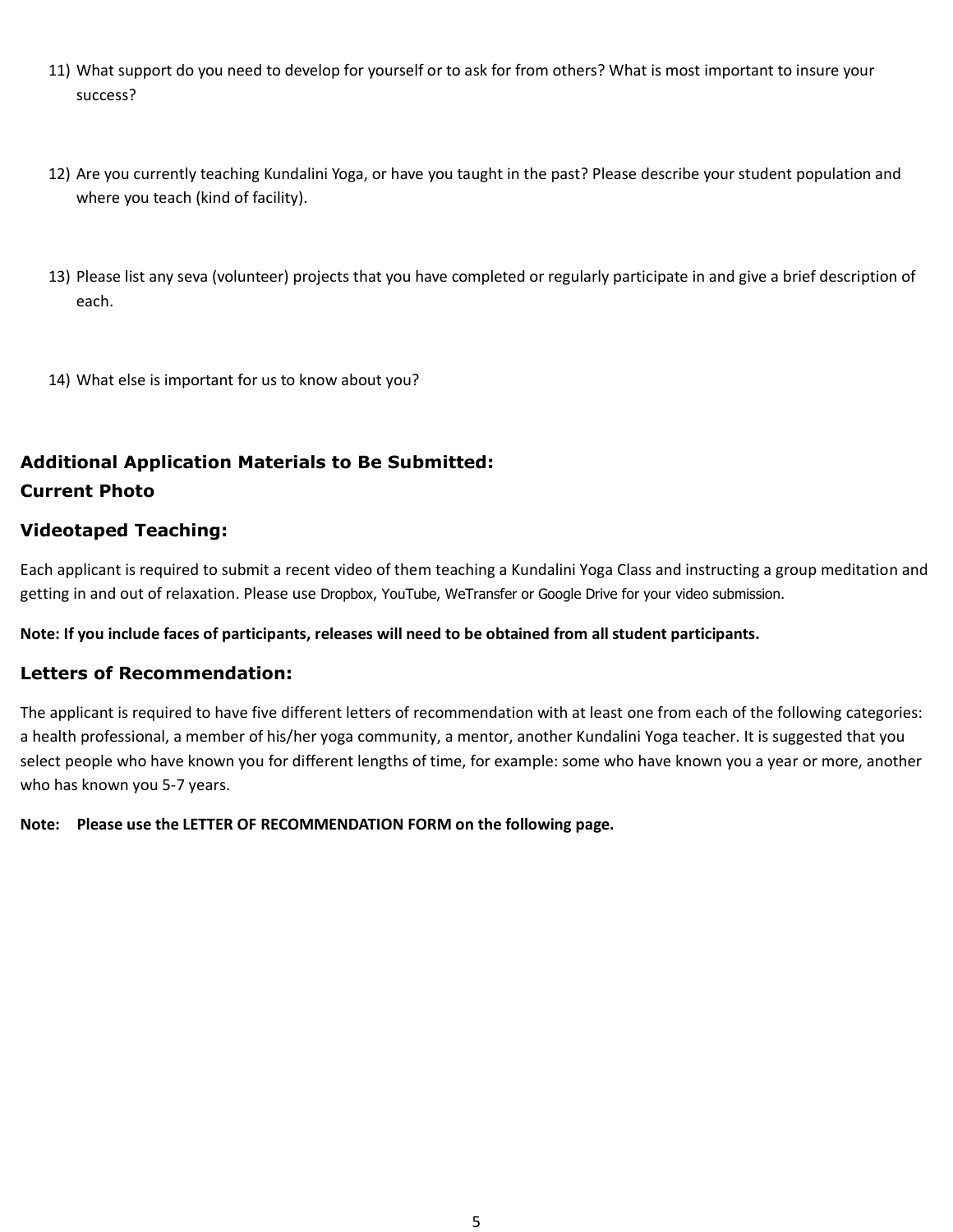## **International Kundalini Yoga Therapy Professional Training Letter of Recommendation**

Please use this form for your letter of recommendation. You may elaborate on a separate piece of paper if you do not have enough room on this page.

- 1) Contact information: Please list the candidate's name, mailing address, along with home, business, cell phone numbers, and e-mail address.
- 2) How long and in what capacity have you known this candidate?
- 3) What strengths does this person bring to becoming a Kundalini Yoga Therapist?
- 4) What are this person's challenge areas?
- 5) Is there anything in this person's past, since they have become a Kundalini Yoga teacher, that could jeopardize his/her ability to function in the International Kundalini Yoga Therapy Professional Training?
- 6) Are there any areas of further development that you believe this candidate needs to strengthen before participating in the International Kundalini Yoga Therapy Professional Training?
- 7) How does the person interact with community members, students and other health professionals?

\_\_\_\_\_\_\_\_\_\_\_\_\_\_\_\_\_\_\_\_\_\_\_\_\_\_\_\_\_\_\_\_\_\_\_\_\_\_\_\_\_\_ \_\_\_\_\_\_\_\_\_\_\_\_\_\_\_\_\_\_\_\_\_\_\_\_\_\_\_\_\_

- 8) Is there anything else you would like to tell us?
- 9) Please provide your contact information: Name, title, mailing address, along with home, business, and cell phone numbers, and e-mail address. What is the best way to contact you?

Signature Date Date Date

Please send your **signed** letter of recommendation directly to Guru Ram Das Center for Medicine and Humanology, Attn: Admissions, PO Box 1926, Espanola, NM 87532, or email it to kundaliniyogatherapy@grdcenter.org. Thank you for taking the time to complete this letter of recommendation. All comments remain confidential.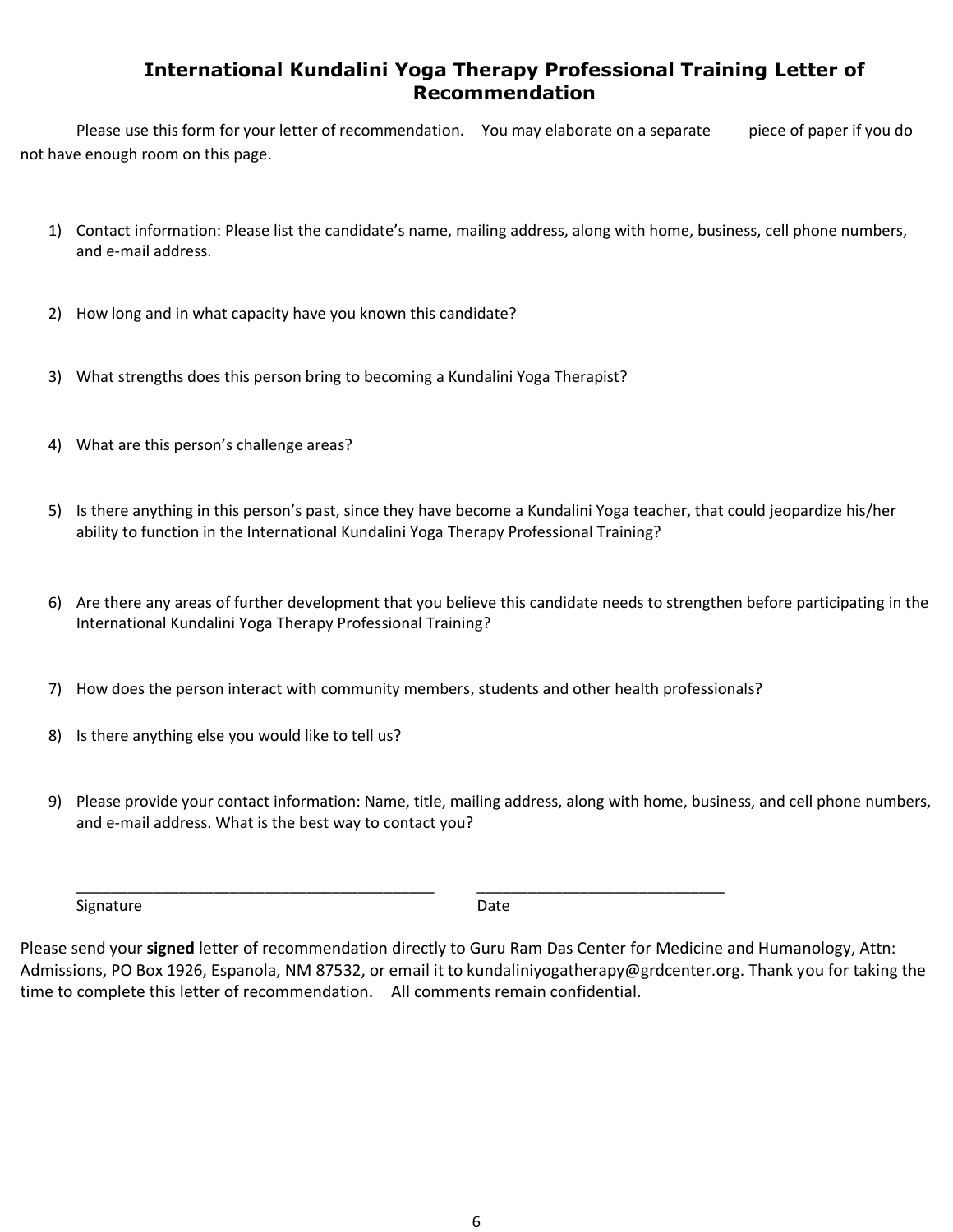## **International Kundalini Yoga Therapy Professional Training Affidavit of Conduct**

"We must now have a standardized process…it must stand in a court of law. In a court of law this documentation is necessary."

You may attach additional pages as needed

- 1) Have you ever had criminal charges brought against you? If so, please explain.
- 2) Have you ever been convicted of a crime? If so, please explain.
- 3) Have you ever had disciplinary action taken against you in any state or country by an employer and/or governmental licensing agency? If so, please explain.
- 4) Have you ever been hospitalized for a mental/emotional condition? If so, please explain.
- 5) Have you engaged in behavior since being certified as a Kundalini yoga teacher that is counter to the Professional Standards of a Kundalini Yoga Teacher? (See next page.) If so, please explain.

I certify that all of the information in this affidavit and application is true and correct.

| <b></b><br>Signed: |  |
|--------------------|--|
|--------------------|--|

Print Name: \_\_\_\_\_\_\_\_\_\_\_\_\_\_\_\_\_\_\_\_\_\_\_\_\_\_\_\_\_\_\_\_\_\_\_\_\_\_\_\_\_\_

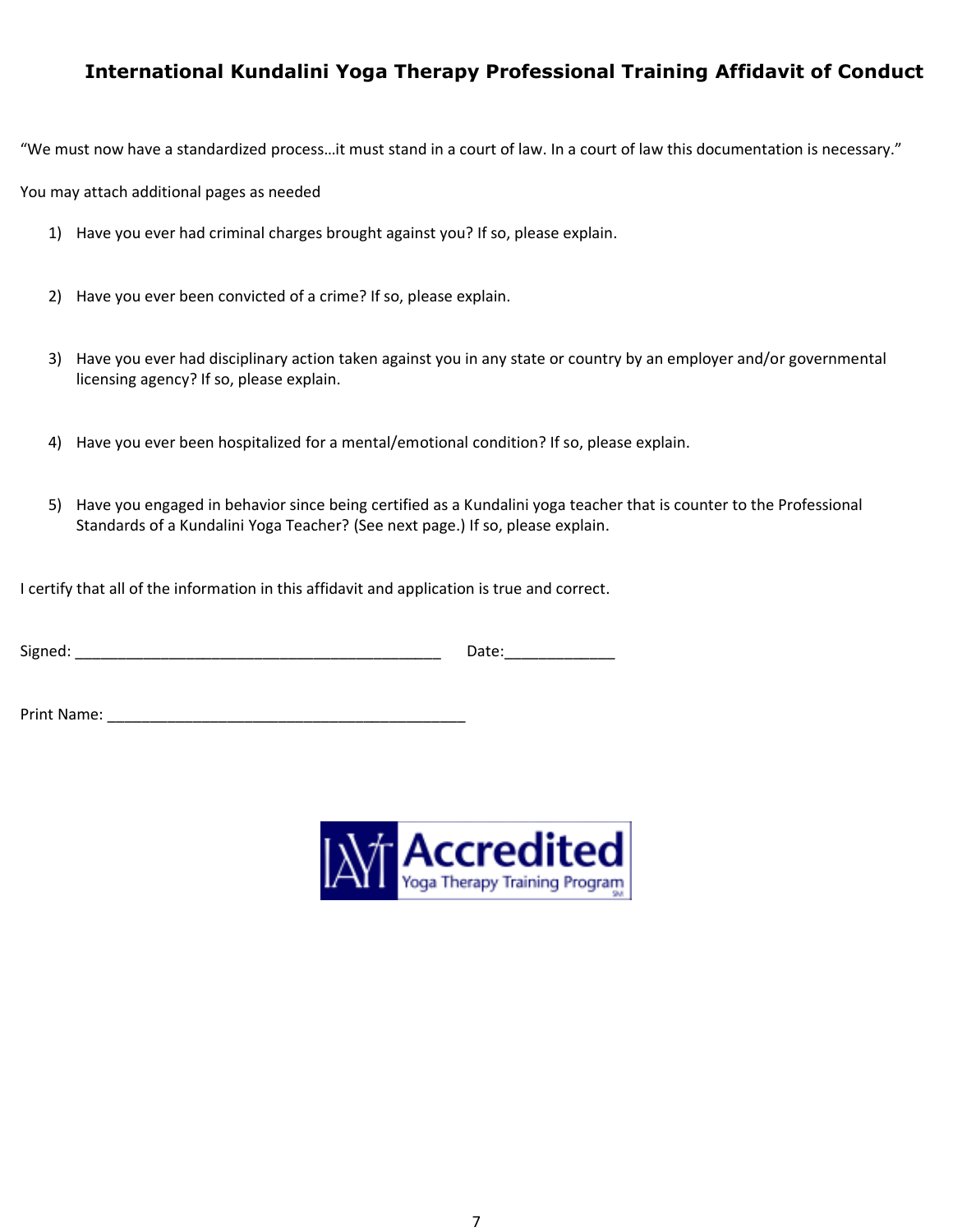

# **IAYT Code of Ethics and Professional Responsibilities**

#### **Preamble**

Yoga therapy is the process of empowering individuals to progress toward improved health and wellbeing through the application of the teachings and practices of yoga. The practice of yoga therapy requiresspecialized training and skill developmentto supportthe relationship between the client/student and therapist and to effect positive change for the individual (IAYT, 2012).

As yoga therapists, we acknowledge our responsibility to create a safe environment for learning and healing for our clients/students. We are committed to conducting ourselves in a manner that is consistent with the principles of yoga. We value the ethical principles of yoga outlined by Patanjali in the first two limbs of the eight-limbed path (*yama and niyama*) and strive to incorporate these principles intoourprofessionalpractice.

IAYT-certified yoga therapists must be committed to responsible and ethical practice, to their own professional and personal growth, and to contributing to the growth and development of the field of yoga therapy. In furtherance of these commitments, we agree to be bound by the following Code of Ethics and Professional Responsibility.

#### **I Will**

- 1. Respect the rights and dignity of my yoga therapy clients/students.
- 2. Providemy servicesin anondiscriminatory manner.
- 3. Keep the client/student informed by explaining practices and recommendations and make only realistic statements regarding the benefits of yoga therapy.
- 4. Protectthe confidentiality of information acquired in the course of client care. However, disclosure is permitted to law enforcement,family members of the client, or other persons when it is believed the client presents a serious and imminent threat to self or others, or as otherwise required by law.
- 5. Maintain professional boundariesinrelation- ships with clients/students and avoid any relationships that may exploit the trust of clients/students.
- 6. Keep accurate client records.
- 7. Provide yoga therapy only within my level of skill and knowledge.
- 8. Provide the highest quality of care to yoga therapy clients/students.
- 9. Make timely referrals to other healthcare professionals as appropriate.
- 10. Refrain from providing yoga therapy to clientsif I amunable to safely and effectively do so due to impairment (e.g., practicing while under the influence of drugs or alcohol).
- 11. Seek appropriate professional assistance for any personal issuesthatmay impair my ability to practice safely and effectively.
- 12. Bill clients/students and third-party payers accurately and fairly.
- 13. Neither receive nor pay a commission for referral of a client/student.
- 14. Not engage in sexual contact with a current client/student after the professional relationship is established.
- 15. Be mindful that engaging in sexual contact with a former client orstudent can cause egregious harm and may be exploitative of the trust established during the professional relationship. Therefore, I will exercise extreme caution in engaging in any type of personal relationship with a former client or student.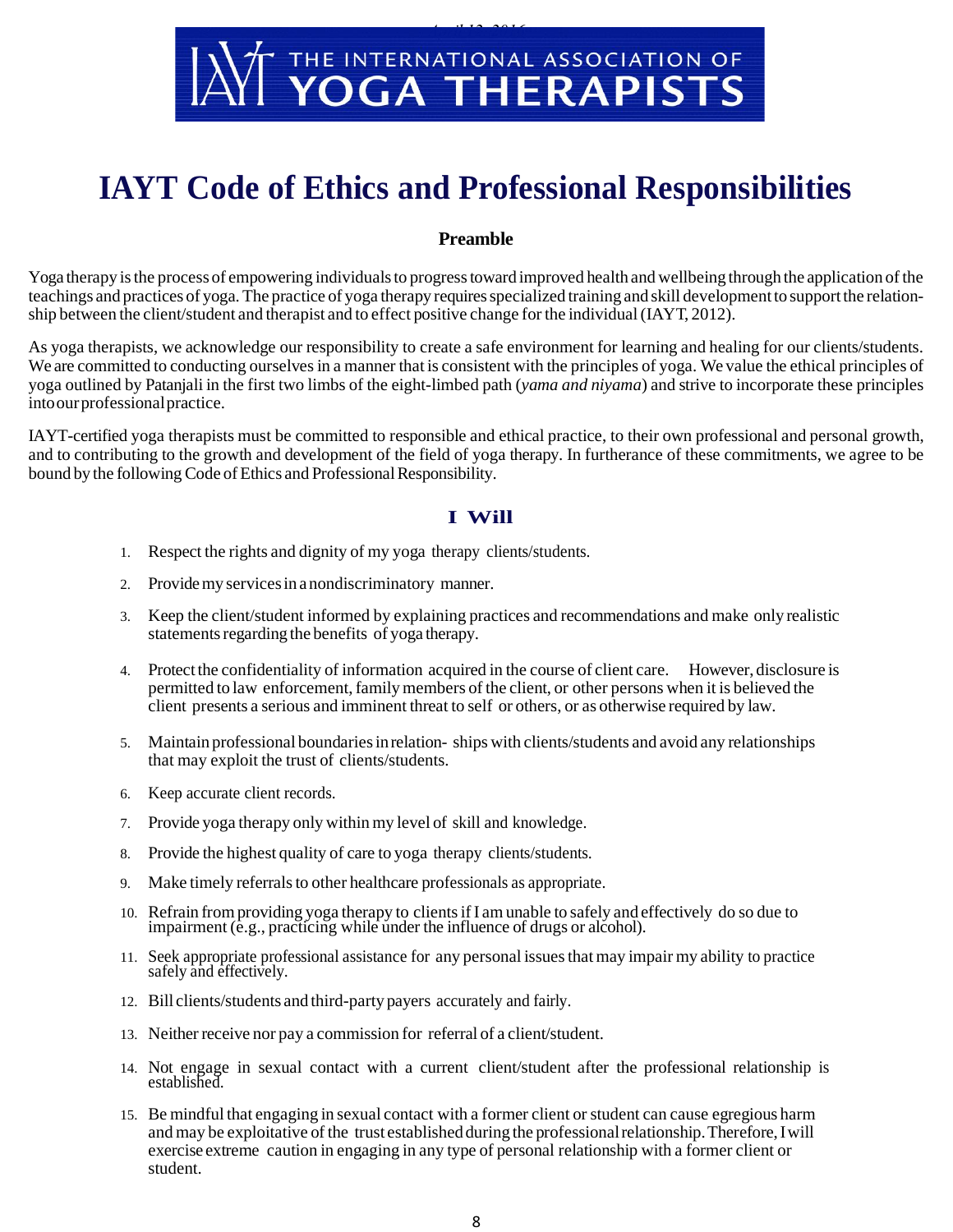#### I Will

- 1. Work to promote high standards for the profession.
- 2. Commit to working toward equitable access to yoga therapy services.
- 3. Credit the sources on which materials are basedwhendevelopingmaterialsfortraining programs or publication, and obtain authorization/approval to utilize another individual's or organization's copyrighted orotherwise proprietary materials.
- 4. Commit to the maintenance and improvement of my yoga therapy skills through educational activities andstudy.
- 5. Strive to communicate with and about colleaguesina professional, balanced, and factually accurate manner.
- 6. Provide accurate, truthful, and non-misleading information in connection with any IAYT application, requirement, or disciplinary investigation or proceeding.
- 7. Comply with all IAYT policiesthat pertain to mymembership, accreditation, andcertification status.

## I Will

- 1. Provide accurate information regarding my education, training and experience, professional affiliations, and certification status.
- 2. Use only the appropriate professional designationsformy credentials,including any desig- nations required or granted by IAYT.
- 3. Advertise only accurate, truthful, non-mis-leading information.
- 4. Refrain from making public statements on the efficacy of yoga therapy that are notsup- portedby the generally acceptedexperience of the profession.
- 5. Respect the integrity of other forms of health- care and other health and wellnesstraditions, and seek to developcollaborative relation- shipsto achieve the highest quality of care for individual clients/students.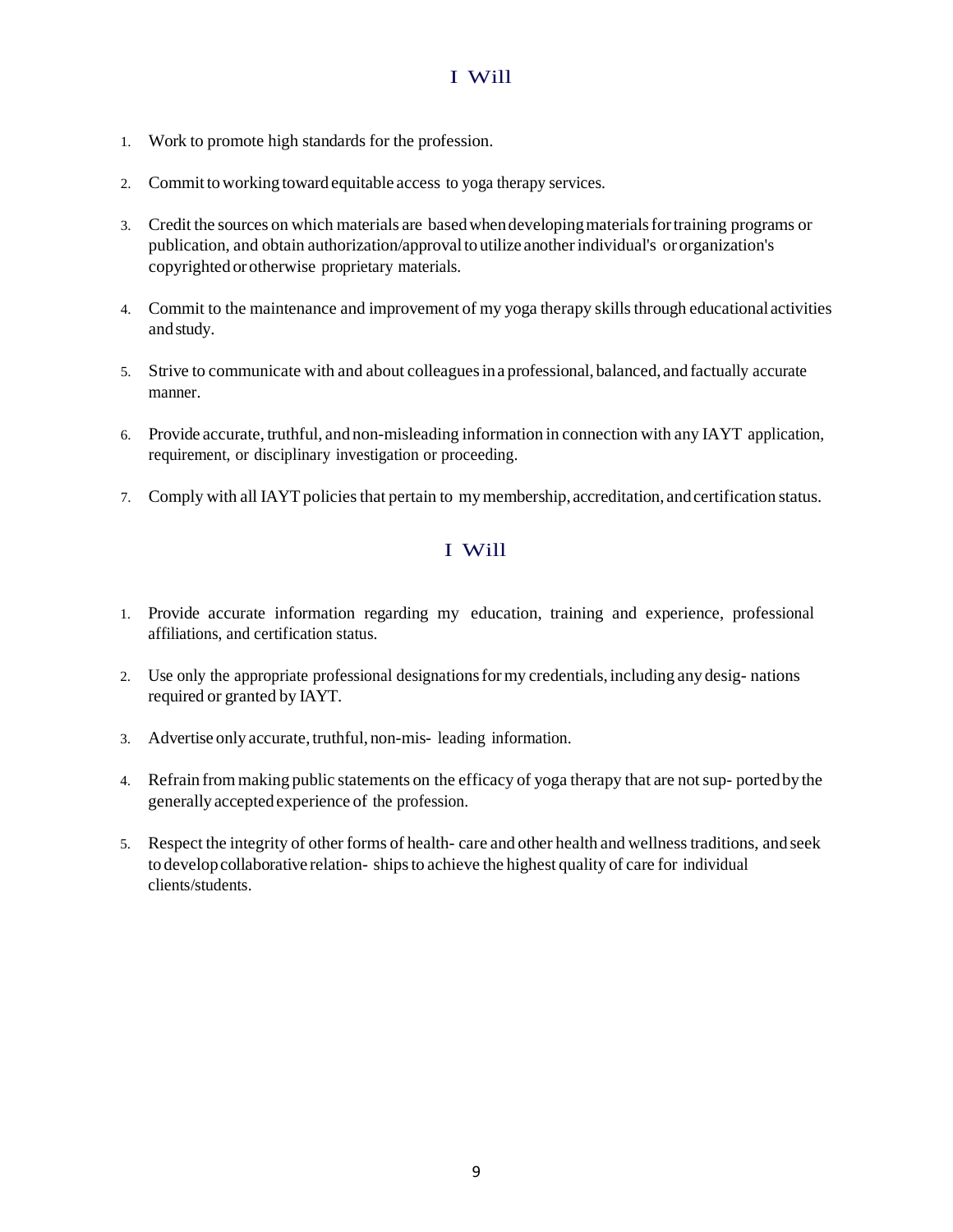# **The Code of Professional Standards of a Kundalini Yoga Therapist**

## **Kundalini Yoga Therapist/Client Relationship**

It is the responsibility of the KY Therapist to maintain a professional relationship with clients. This also applies to anyone assisting the KY Therapist or engaged in any related activities.

- 1) A KY Therapist recognizes that trust placed in and unique power of the Client/Yoga Therapist relationship. A KY Therapist avoids any relationship with a Yoga Therapy client that could impair his or her professional judgment. He or she does not use the relationship for personal gain.
- 2) All forms of sexual involvement with Yoga Therapy clients and their family members are unethical, even when a client invites or consents to such behavior. Sexual behavior includes but is not limited to, all forms of overt and covert seductive speech, gestures, and behavior.
- 3) A KY Therapist does not engage in harassment, abusive words or actions, or coercion of clients or former clients.
- 4) A KY Therapist shows sensitive regard for the moral, social, and religious standards of Yoga Therapy clients, and avoids imposing his or her personal beliefs on others.
- 5) A KY Therapist realizes that he or she is a vehicle for these teachings, never their source.
- 6) A KY Therapist strives to build the Yoga Therapy client's connection to the teachings and to their own souls, rather than to a personality. The KY Therapist never considers him or herself a "guru" nor initiates anyone as a disciple.
- 7) A KY Therapist does not abandon or neglect clients. If unable to continue a professional relationship, every reasonable effort is made to arrange continued instruction with another KY Therapist or health care professional.
- 8) A KY Therapist makes only realistic statements regarding the benefits of yoga and yoga therapy.
- 9) A KY Therapist recognizes that the Client/Yoga Therapist relationship may involve a power imbalance, even with a client no longer receiving the services of the KY Therapist. Therefore, the KY Therapist will not enter into a personal relationship with a current or former client or the client's family members.

#### **CONFIDENTIALITY**

1) A KY Therapist treats all communications with clients with professional confidentiality.

## **Yoga Therapy Group Class Structure**

- 1) A KY Therapist teaches Kundalini Yoga as it is originally taught with the exception of reducing the timing of postures, pacing or providing variations of postures when necessary to accommodate limitations of students.
- 2) A KY Therapist does not create or invent postures or incorporate other teachings into a Therapeutic Kundalini Yoga class or individual therapeutic session.
- 3) Acknowledging that we are part of the Golden Chain of Teachers, a KY Therapist begins each class or session by chanting *Ong Namo Guru Dev Namo* at least three times.
- 4) In class, and in individual yoga therapy sessions, a KY Therapist wears appropriate, modest, clean, white clothing.
- 5) Kundalini Yoga Teachers and KY Therapists are strongly encouraged to wear a white head covering of natural fabric while teaching class, for his or her personal protection and upliftment when handling the powerful energies involved with teaching a Therapeutic Kundalini Yoga group class.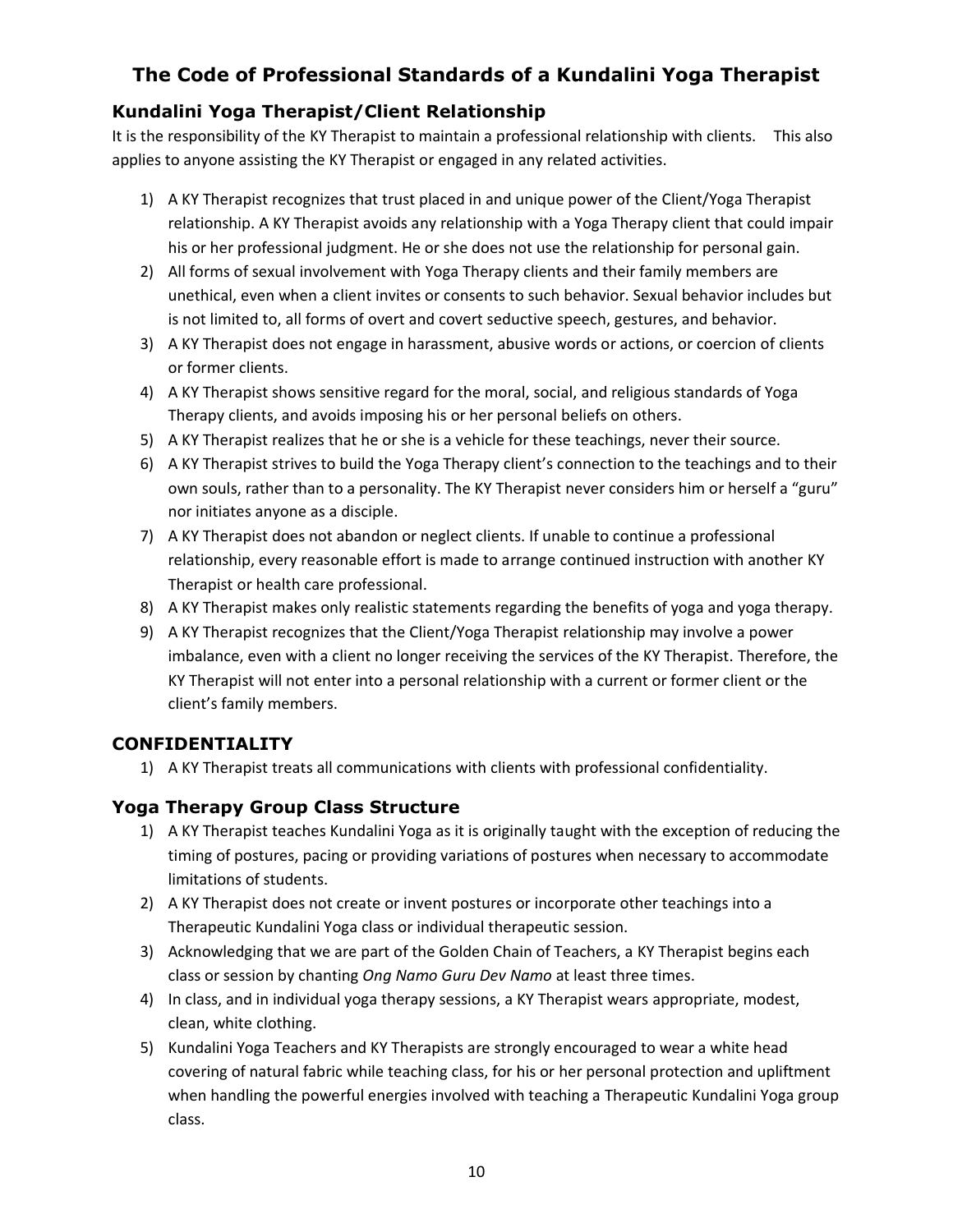- 6) A KY Therapist will always arrive prepared to teach the class or the individual session and be on time.
- 7) A KY Therapist recognizes the tradition respecting the sacredness of yogic teachings, and encourages clients to pay for the class/session or make an offering according to their ability to pay.

## **Advertising and Promotion**

The following guidelines uphold the quality of the delivery of Kundalini Yoga Therapy and how Kundalini Yoga Therapy is represented, as well as protect against legal allegations arising from our actions, comments, or printed material:

- 1. A Kundalini Yoga Therapist does not misrepresent his or her professional qualifications, affiliations, or falsely imply sponsorship or certification by any organization.
- 2. Announcements and brochures promoting our services describe them with accuracy and dignity. These promotional materials should not include exaggerated claims about the effects of yoga or Yoga Therapy.
- 3. A Kundalini Yoga Therapist does not make public statements that contain any false, fraudulent, misleading, deceptive, or unfair statements or any statements intended or likely to exploit a client's fears, anxieties, or emotions.
- 4. A teacher will represent him or herself, the Guru Ram Das Center for Medicine & Humanology, and the International Kundalini Yoga Therapy Professional Training truthfully and accurately in all public relations, following the guidelines set from time to time by the Guru Ram Das Center for Medicine & Humanology and the International Kundalini Yoga Therapy Professional Training for advertising that will correctly reflect the organization's purpose, scope of practice and mission.

#### **Professional Competence**

- 1) A KY Therapist recognizes his or her individual boundaries of competence and scope of practice and is forthcoming about professional experience, qualifications, and credentials.
- 2) A KY Therapist is committed to the improvement of his or her professional knowledge and skills in order that his or her performance will better serve others. A Kundalini Yoga Therapist continues to actively practice Kundalini Yoga and update his or her skills, particularly continuing education as recommended or required by IAYT, the Guru Ram Das Center for Medicine & Humanology and the International Kundalini Yoga Therapy Professional Training.
- 3) A KY Therapist is committed to his or her personal spiritual development, and so will have a regular, daily spiritual practice.
- 4) A KY Therapist abstains from taking alcohol, tobacco, or drugs (except for medical purposes).
- 5) A KY Therapist practices the yogic tradition of eating a vegetarian diet.

I, the undersigned, am in agreement to live according to IKYTA and the Guru Ram Das Center for Medicine & Humanology and the International Kundalini Yoga Therapy Professional Training ethical standards of a Kundalini Yoga teacher and Kundalini Yoga Therapist. I am currently a member in good standing of IKYTA and/or the International Association of Yoga Therapists (IAYT).

\_\_\_\_\_\_\_\_\_\_\_\_\_\_\_\_\_\_\_\_\_\_\_\_\_\_\_\_\_\_\_\_\_\_\_ \_\_\_\_\_\_\_\_\_\_\_\_\_\_\_\_\_\_\_\_\_\_\_\_

| Name | Date |
|------|------|
|      |      |